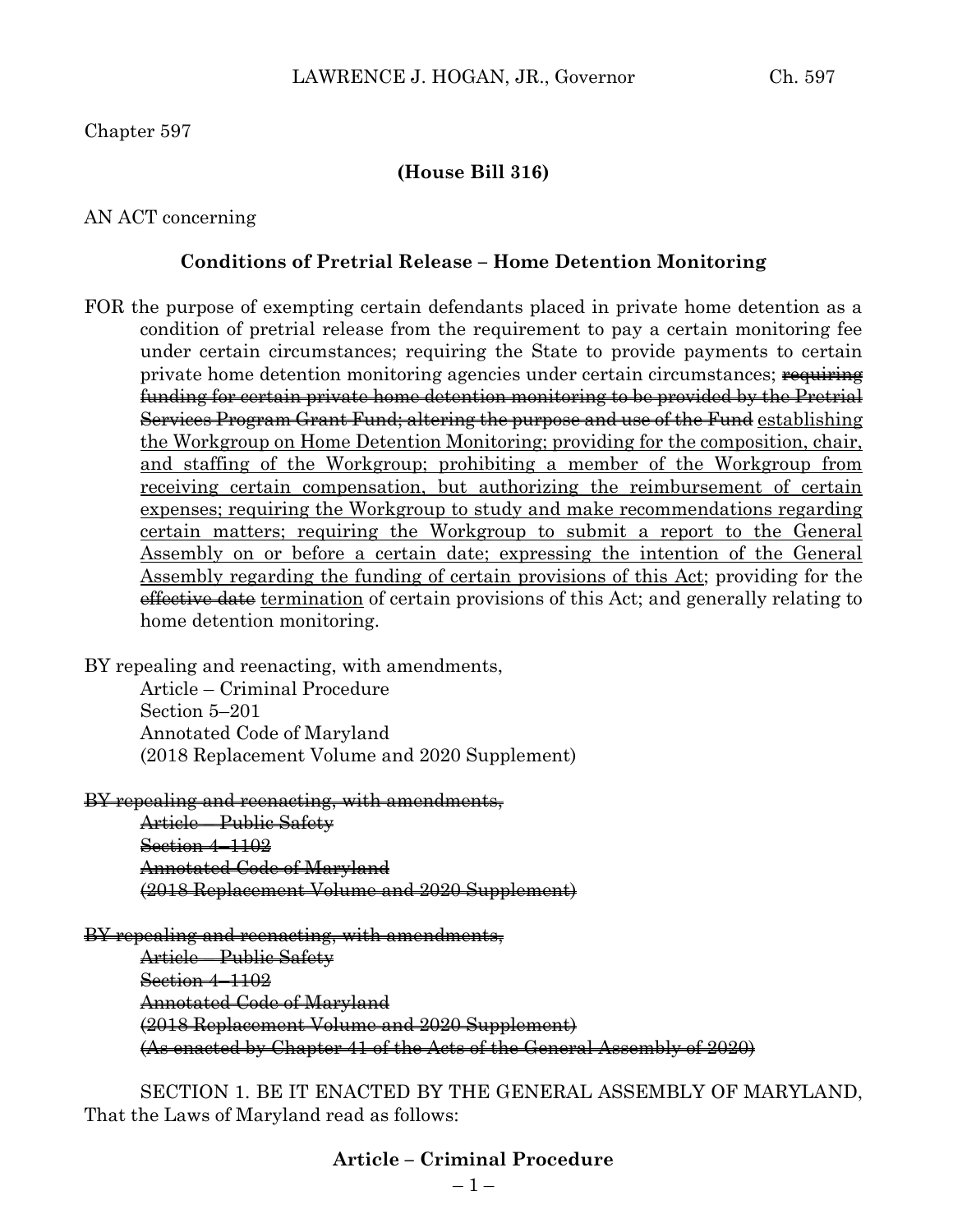5–201.

(a) (1) The court or a District Court commissioner shall consider including, as a condition of pretrial release for a defendant, reasonable protections for the safety of the alleged victim.

(2) If a victim has requested reasonable protections for safety, the court or a District Court commissioner shall consider including, as a condition of pretrial release, provisions regarding no contact with the alleged victim or the alleged victim's premises or place of employment.

(b) (1) In accordance with eligibility criteria, conditions, and procedures required under the Maryland Rules, the court may require, as a condition of a defendant's pretrial release, that the defendant be monitored by a private home detention monitoring agency licensed under Title 20 of the Business Occupations and Professions Article.

(2) **[**A**] EXCEPT AS PROVIDED UNDER PARAGRAPH (3) OF THIS SUBSECTION, A** defendant placed in private home detention under paragraph (1) of this subsection shall pay directly to the private home detention monitoring agency the agency's monitoring fee.

**(3) A DEFENDANT MAY NOT BE REQUIRED TO PAY A PRIVATE HOME DETENTION MONITORING AGENCY'S MONITORING FEE OR PAY FOR A HOME DETENTION MONITORING DEVICE IF:**

**(I) THE DEFENDANT QUALIFIES AS AN INDIGENT INDIVIDUAL UNDER § 16–210 OF THIS ARTICLE; OR**

**(II) A HOME DETENTION MONITORING DEVICE OR GLOBAL POSITIONING SYSTEM DEVICE IS PROVIDED BY THE STATE OR A LOCAL JURISDICTION.**

**(4) (I) THE STATE SHALL PROVIDE PAYMENT TO A PRIVATE HOME DETENTION MONITORING AGENCY FOR ANY COSTS OR FEES INCURRED THAT ARE NOT REQUIRED TO BE PAID BY A DEFENDANT UNDER PARAGRAPH (3) OF THIS SUBSECTION.**

**(II) FUNDING TO PAY A PRIVATE HOME DETENTION MONITORING AGENCY UNDER SUBPARAGRAPH (I) OF THIS PARAGRAPH MAY BE PROVIDED BY THE PRETRIAL SERVICES PROGRAM GRANT FUND UNDER § 4–1102 OF THE PUBLIC SAFETY ARTICLE.**

SECTION 2. AND BE IT FURTHER ENACTED, That the Laws of Maryland read as follows: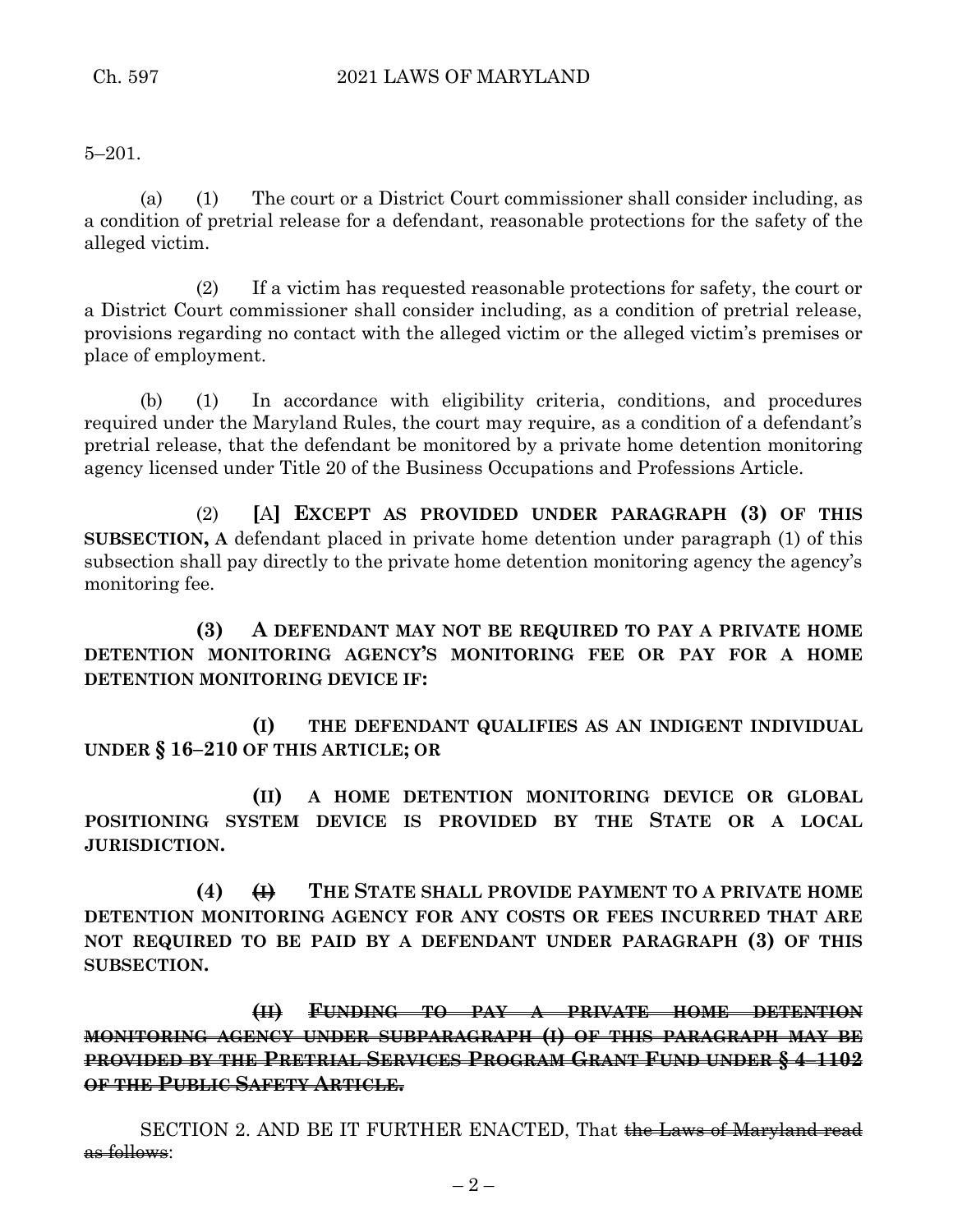### **Article – Public Safety**

#### $4 - 1102.$

- (a) There is a Pretrial Services Program Grant Fund.
- (b) The purpose of the Fund is to provide**:**
	- **(1)** grants to eligible counties to:
	- **[**(1)**] (I)** establish pretrial services programs; or

**[**(2)**] (II)** improve existing pretrial services programs to comply with § 4–1104 of this subtitle**; AND**

**(2) FUNDING TO PAY A PRIVATE HOME DETENTION MONITORING AGENCY FOR ANY COSTS OR FEES INCURRED THAT ARE NOT REQUIRED TO BE PAID BY A DEFENDANT UNDER § 5–201(B)(3) OF THE CRIMINAL PROCEDURE ARTICLE**.

(c) The Executive Director shall administer the Fund.

(d)  $(1)$  The Fund is a special, nonlapsing fund that is not subject to  $\S 7-302$  of the State Finance and Procurement Article.

(2) The State Treasurer shall hold the Fund separately, and the Comptroller shall account for the Fund in conjunction with the Executive Director.

(e) The Fund consists of:

- (1) money appropriated in the State budget to the Fund;
- (2) interest earnings of the Fund; and
- (3) any other money from any other source accepted for the benefit of the

# Fund.

(f) The Fund may be used only to provide**:**

**(1)** grants to eligible counties to establish or improve pretrial services programs**; OR**

**(2) FUNDING TO PAY A PRIVATE HOME DETENTION MONITORING AGENCY FOR ANY COSTS OR FEES INCURRED THAT ARE NOT REQUIRED TO BE PAID BY A DEFENDANT UNDER § 5–201(B)(3) OF THE CRIMINAL PROCEDURE ARTICLE**.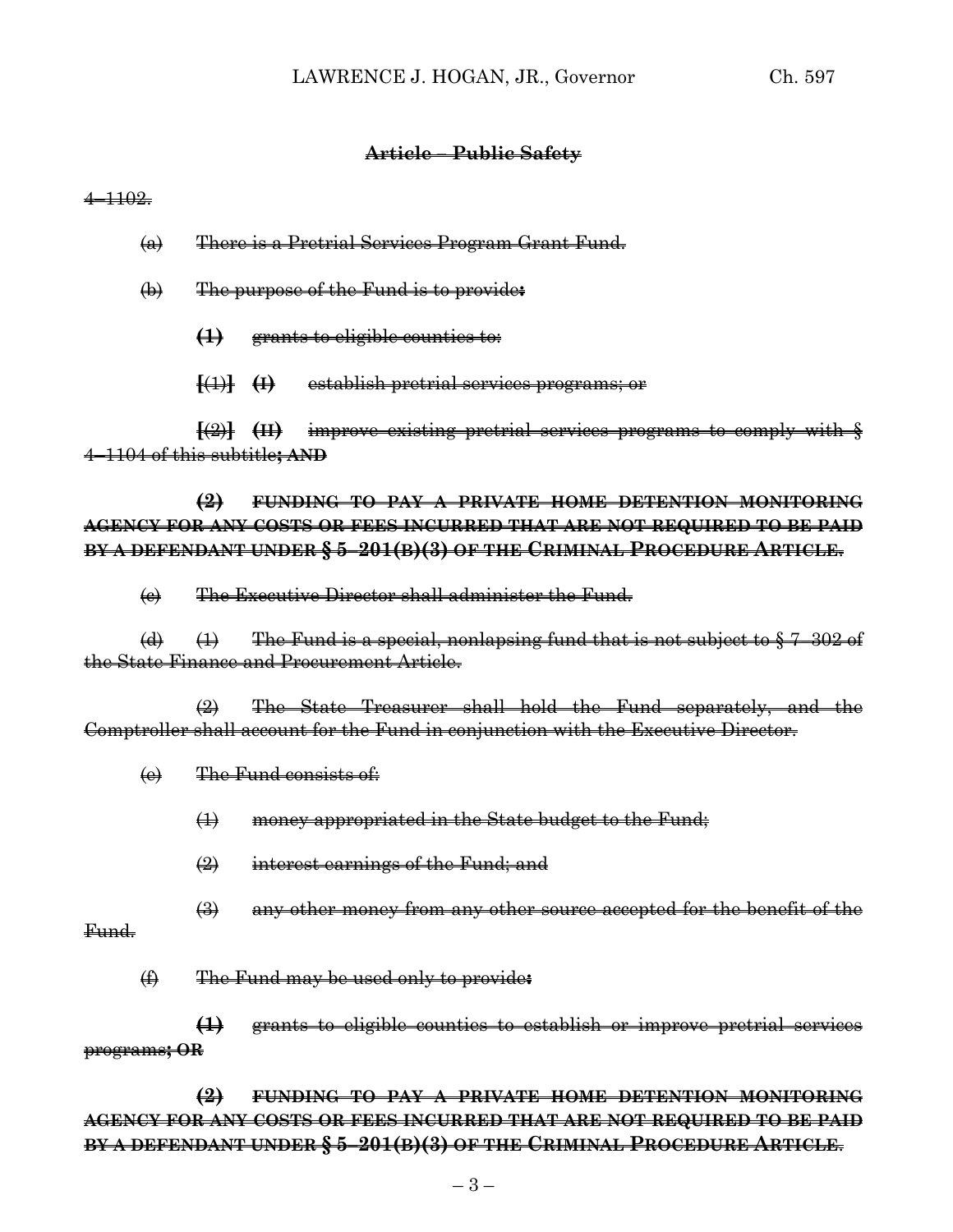# Ch. 597 2021 LAWS OF MARYLAND

 $\left(\frac{a}{b}\right)$  (1) The State Treasurer shall invest the money of the Fund in the same manner as other State money may be invested.

 $\left( 2 \right)$  Any interest earnings of the Fund shall be credited to the Fund.

(h) Expenditures from the Fund may be made only in accordance with the State budget.

 $\leftrightarrow$  The accounts and transactions of the Fund shall be subject to audit by the Legislative Auditor as provided in § 2–1220 of the State Government Article.

SECTION 3. AND BE IT FURTHER ENACTED, That the Laws of Maryland read as follows:

# **Article – Public Safety**

#### 4–1102.

- (a) There is a Pretrial Services Program Grant Fund.
- (b) The purpose of the Fund is to provide**:**
	- **(1)** grants to eligible counties to:
	- **[**(1)**] (I)** establish pretrial services programs;

**[**(2)**] (II)** improve existing pretrial services programs to comply with § 4–1104 of this subtitle; or

**[**(3)**] (III)** conduct pretrial risk scoring instrument validations in compliance with § 5–103 of the Criminal Procedure Article**; AND**

# **(2) FUNDING TO PAY A PRIVATE HOME DETENTION MONITORING AGENCY FOR ANY COSTS OR FEES INCURRED THAT ARE NOT REQUIRED TO BE PAID BY A DEFENDANT UNDER § 5–201(B)(3) OF THE CRIMINAL PROCEDURE ARTICLE**.

(c) The Executive Director shall administer the Fund.

(d)  $(1)$  The Fund is a special, nonlapsing fund that is not subject to  $\S 7$ –302 of the State Finance and Procurement Article.

(2) The State Treasurer shall hold the Fund separately, and the Comptroller shall account for the Fund in conjunction with the Executive Director.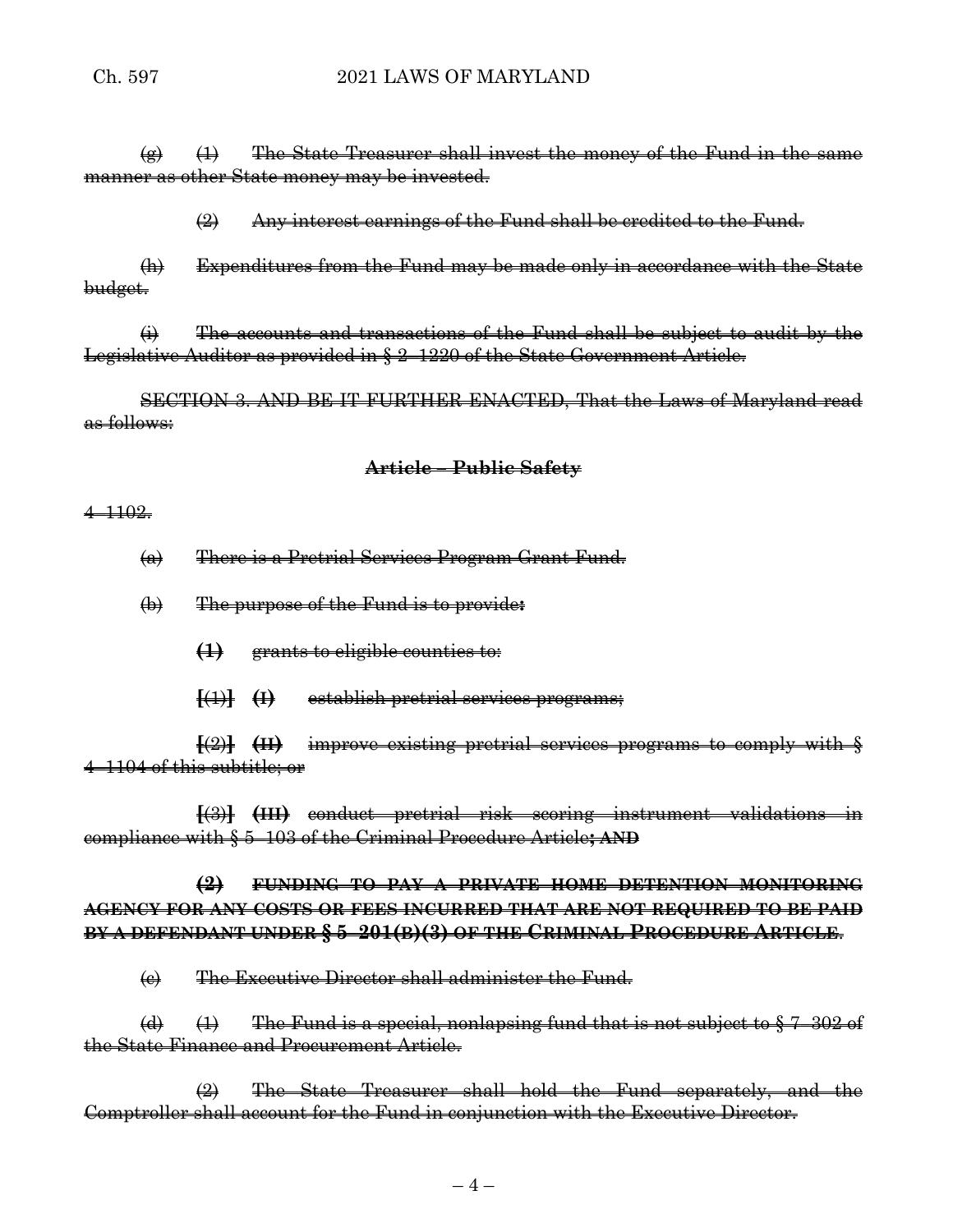#### (e) The Fund consists of:

(1) money appropriated in the State budget to the Fund;

- $\left( \frac{1}{2} \right)$  interest earnings of the Fund; and
- $\left(\frac{1}{2}\right)$  any other money from any other source accepted for the benefit of the

## Fund.

(f) The Fund may be used only to provide**:**

**(1)** grants to eligible counties to establish or improve pretrial services programs**; OR**

**(2) FUNDING TO PAY A PRIVATE HOME DETENTION MONITORING AGENCY FOR ANY COSTS OR FEES INCURRED THAT ARE NOT REQUIRED TO BE PAID BY A DEFENDANT UNDER § 5–201(B)(3) OF THE CRIMINAL PROCEDURE ARTICLE**.

 $\overline{a}$   $\rightarrow$   $\overline{a}$  The State Treasurer shall invest the money of the Fund in the same manner as other State money may be invested.

(2) Any interest earnings of the Fund shall be credited to the Fund.

(h) Expenditures from the Fund may be made only in accordance with the State budget.

 $\overrightarrow{H}$  The accounts and transactions of the Fund shall be subject to audit by the Legislative Auditor as provided in § 2–1220 of the State Government Article.

SECTION 4. AND BE IT FURTHER ENACTED, That Section 2 of this Act shall take effect October 1, 2021. It shall remain effective until the taking effect of Section 3 of this Act. If Section 3 of this Act takes effect, Section 2 of this Act, with no further action required by the General Assembly, shall be abrogated and of no further force and effect.

SECTION 5. AND BE IT FURTHER ENACTED, That Section 3 of this Act shall take effect October 1, 2021, contingent on the taking effect of Chapter 41 of the Acts of the General Assembly of 2020, and if Chapter 41 does not take effect, Section 3 of this Act, with no further action required by the General Assembly, shall be null and void.

SECTION 6. AND BE IT FURTHER ENACTED, That, except as provided in Sections 4 and 5 of this Act, this Act shall take effect October 1, 2021.

- (a) There is a Workgroup on Home Detention Monitoring.
- (b) The Workgroup consists of the following members: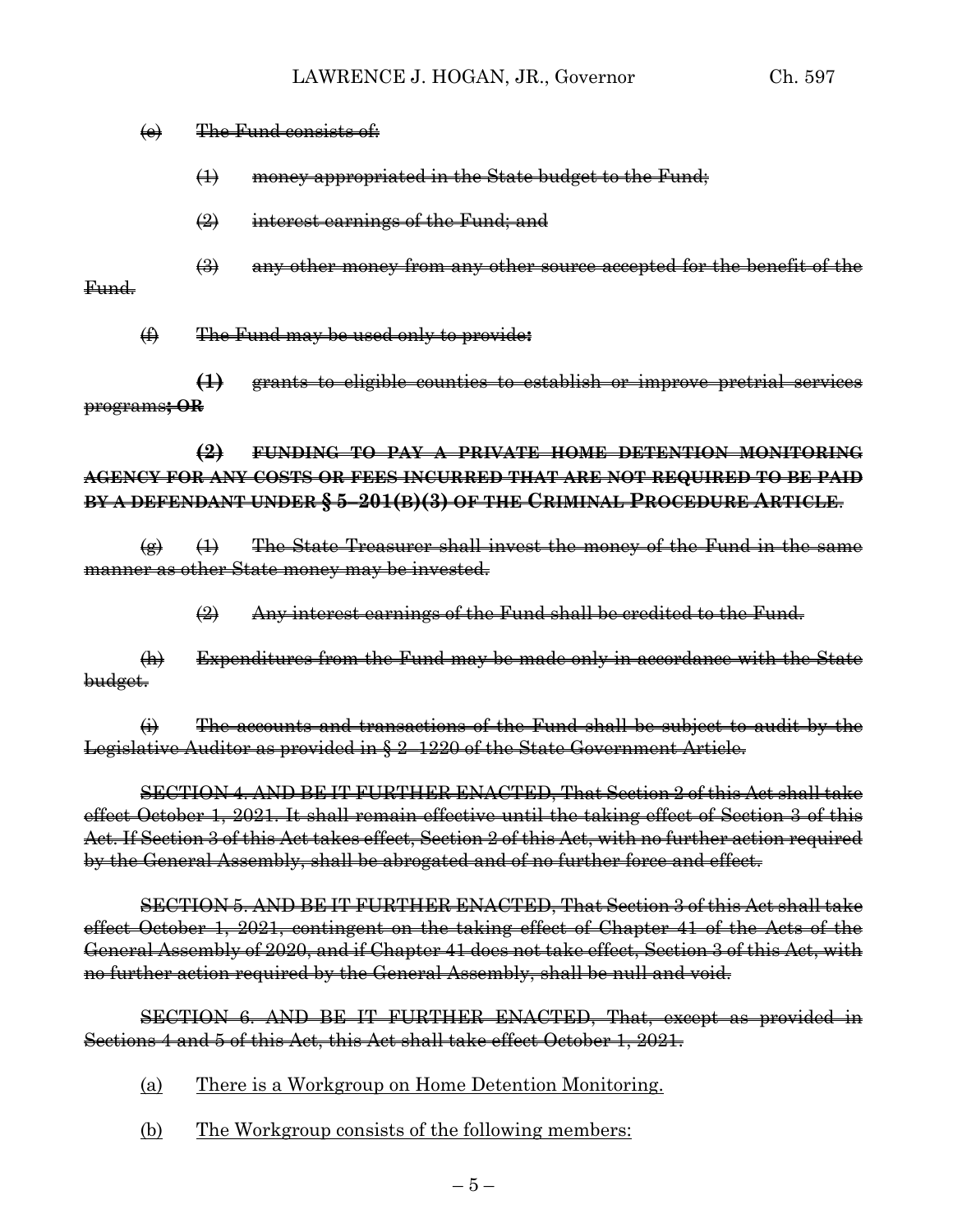# Ch. 597 2021 LAWS OF MARYLAND

| <u>of the Senate;</u>                                                                                                                                                      | (1)              | three members of the Senate of Maryland, appointed by the President                                                                   |
|----------------------------------------------------------------------------------------------------------------------------------------------------------------------------|------------------|---------------------------------------------------------------------------------------------------------------------------------------|
| the House;                                                                                                                                                                 | (2)              | three members of the House of Delegates, appointed by the Speaker of                                                                  |
| Secretary's designee;                                                                                                                                                      | (3)              | the Secretary of Public Safety and Correctional Services, or the                                                                      |
|                                                                                                                                                                            | $\left(4\right)$ | the Public Defender of Maryland, or the Public Defender's designee;                                                                   |
| President's designee;                                                                                                                                                      | (5)              | the President of the Maryland State's Attorneys' Association, or the                                                                  |
| the Governor;                                                                                                                                                              | (6)              | one representative of the Job Opportunities Task Force, appointed by                                                                  |
|                                                                                                                                                                            | (7)              | one representative of the Maryland Chiefs of Police Association and the<br>Maryland Sheriffs' Association, appointed by the Governor; |
| Governor;                                                                                                                                                                  | (8)              | one representative of a large local detention center, appointed by the                                                                |
| Governor;                                                                                                                                                                  | (9)              | one representative of a small local detention center, appointed by the                                                                |
|                                                                                                                                                                            | (10)             | one representative of a county pre-trial release program that does not<br>charge fees to participants, appointed by the Governor;     |
|                                                                                                                                                                            | (11)             | one representative of a county pre-trial release program that does<br>charge fees to participants, appointed by the Governor; and     |
| <del>nonvoting members</del> .                                                                                                                                             | (12)             | two representatives of private home detention monitoring agencies as                                                                  |
| <u>The President of the Senate and the Speaker of the House shall select two</u><br>$\left( \mathrm{c}\right)$<br><u>cochairs from among the members of the Workgroup.</u> |                  |                                                                                                                                       |
| (d)<br>for the Workgroup.                                                                                                                                                  |                  | <u>The Department of Public Safety and Correctional Services shall provide staff</u>                                                  |
| <u>(e)</u>                                                                                                                                                                 |                  | A member of the Workgroup:                                                                                                            |

(1) may not receive compensation as a member of the Workgroup; but